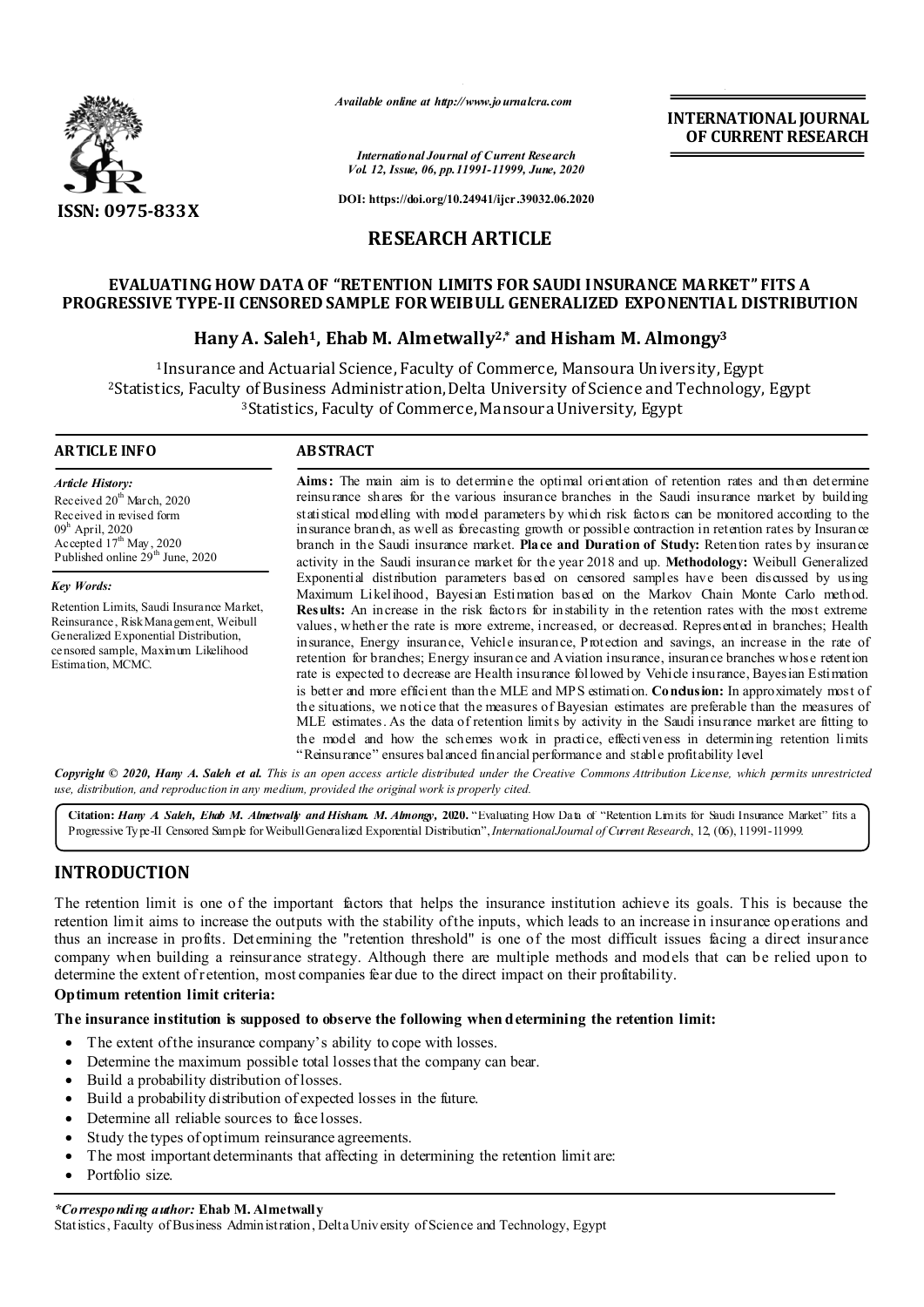- Probability and severity of loss.
- Emergency loads.
- Investment policy.
- Reinsurance price.
- Probability of specific destruction.
- Capital.
- Provisions.
- Return rate.

The importance of this study is demonstrated in an attempt to build a st atistical modeling commensurate with the nature of retention limits data according to the insurance b ranch on the one hand, and this modeling also achieves statistically signi ficant parameters on the other h and. The aim of this study is to determine the optimal orientation of retention rates and then determine reinsurance shares for the various insurance b ranches in the Saudi insurance m arket by building statistical modeling with model parameters by which risk factors can be monitored according to the insurance branch, as well as forecasting growth or possible contraction in retention rates by Insurance branch in the Saudi insurance market. According to (Iqbal &Rehman, 2014a) Reinsurance could be considered as the transfer of risks from primary insurer to anoth er insurer (named Reinsurer) by agreement under whi ch the reinsurer agrees to indemnify the primary insurer for some or all of the financial consequences of certain loss. Reinsurance contributes to the growth of the insurance sector and then helps in development of g ross economy. (Swiss Re, 2004; Iqbal &Rehman, 2014b). Reinsurance aids primary insurers to manage risks of underwriting and actuarial risks that expose to (Swiss Re, 2004; Curak, Utrobicic, &Kovac, 2014). According to (Veprauskaite and Sherris, 2012) Reinsurance appears in earnings, solvency and economic value o f direct insurance institutions. Bourguignon et al. (2014) proposed Weibull generalized family o f distributions using Weibull Generator. Mustafa et al. (2016) used the Weibull generalized family to generate the new distribution by assuming exponential distribution as a baseline distribution, which is denoted Weibull Generalized Exponential Distribution (WGED). Almetwally et al. (2018) discussed estimation of the WGED parameters with progressive type-II censoring schemes by using the maximum likelihood and Bayesian estimation methods. Gupta and Jamal (2019) discussed estimation of WGED parameters based on generalized order statistics and they derived the sub models o f generalized order statistics su ch as order statistics and record values.

If a sample is drawn from a complete population, but either the l ast observation or the first are unknown, this case is called the single censored observation. This type of data is called censored or incomplete data. The most common used censoring schemes are Type-I censored (or time censored) and Type-II censored (or failure-censored). These two censoring schemes do not allow for units to be removed from the experiments while they are still alive. Progressive censoring is a more general censoring scheme which allows the units to be removed from the test (see Balakrishnan and Aggarwala, 2000). Progressive censoring is useful in a life-testing experiment because of it has ability to remove live units from the experiment, which saves time and money. Applications under PTIIC using different li fetime distributions have been discussed by many authors. For examples, see Dey and Dey (2014), Almetwally and Almongy (2018, 2019), Aslam et al. (2020) and El-Sherpieny et al. (2020). The methods of estimation under censored sample, it is divided into two categories: The maximum likelihood estimation (MLE) methods and the Bayesian estimation method. An important algorithm of the Bayesian method b ased on MCMC techniques and Gibbs sampling which are more general Metropolis within Gibbs samplers these are introduced by Metropolis et al. (1953). To more examples and application of Bayesian estimation using different li fetime distributions see Madi and Raqab (2009), Almetwaly and Almongy  $(2018<sub>a,b</sub>)$ , Almetwally et al.  $(2019<sub>a,b</sub>)$  and Ahmad and Almetwally (2020). In view of the importance of the Weibull Generator distributions and progressive type-II censoring sample (PTIICS) in reliability studies, we consider the retention limits for the Saudi insurance market under design condition is assumed to censored sample. The Kolmogorov–Smirnov test is the standard goodnessof-fit tests see Massey (1951) and Marsaglia et al. (2003). So a statistical analysis based on the K–S goodness-of-fit test was applied to the data obtained from for retention limits Saudi insurance market to determine the probability distributions that best fit the Saudi insurance market. The paper is organized as follows: section 2 is devoted for model and method description. Section 3 is devoted for the estimation of the WGED parameters using the MLE method and Bayesian estimation method under PTIICS. A simulation study is performed to illustrate the statistical properties of the parameters in Section 4. Data of retention limits were analyzed in Section 5. Eventually, the concluded remarks are given in Section 6.

# **2. MODEL AND METHOD DESCRIPTION**

Let x has WGED with vector of parameter  $\Theta = (\alpha, \gamma, \theta)$ ,

Assume that its cumulative function (CF) is given by

 $F(x; \theta) = 1 - e^{-\alpha (e^{\gamma x} - 1)^{\theta}}$  (2.1) And the corresponding probability Density function is:

$$
f(x; \theta) = \alpha \gamma \theta e^{\gamma x} (e^{\gamma x} - 1)^{\theta - 1} e^{-\alpha (e^{\gamma x} - 1)^{\theta}}
$$
\n(2.2)

The quantile function of the WGE distribution is: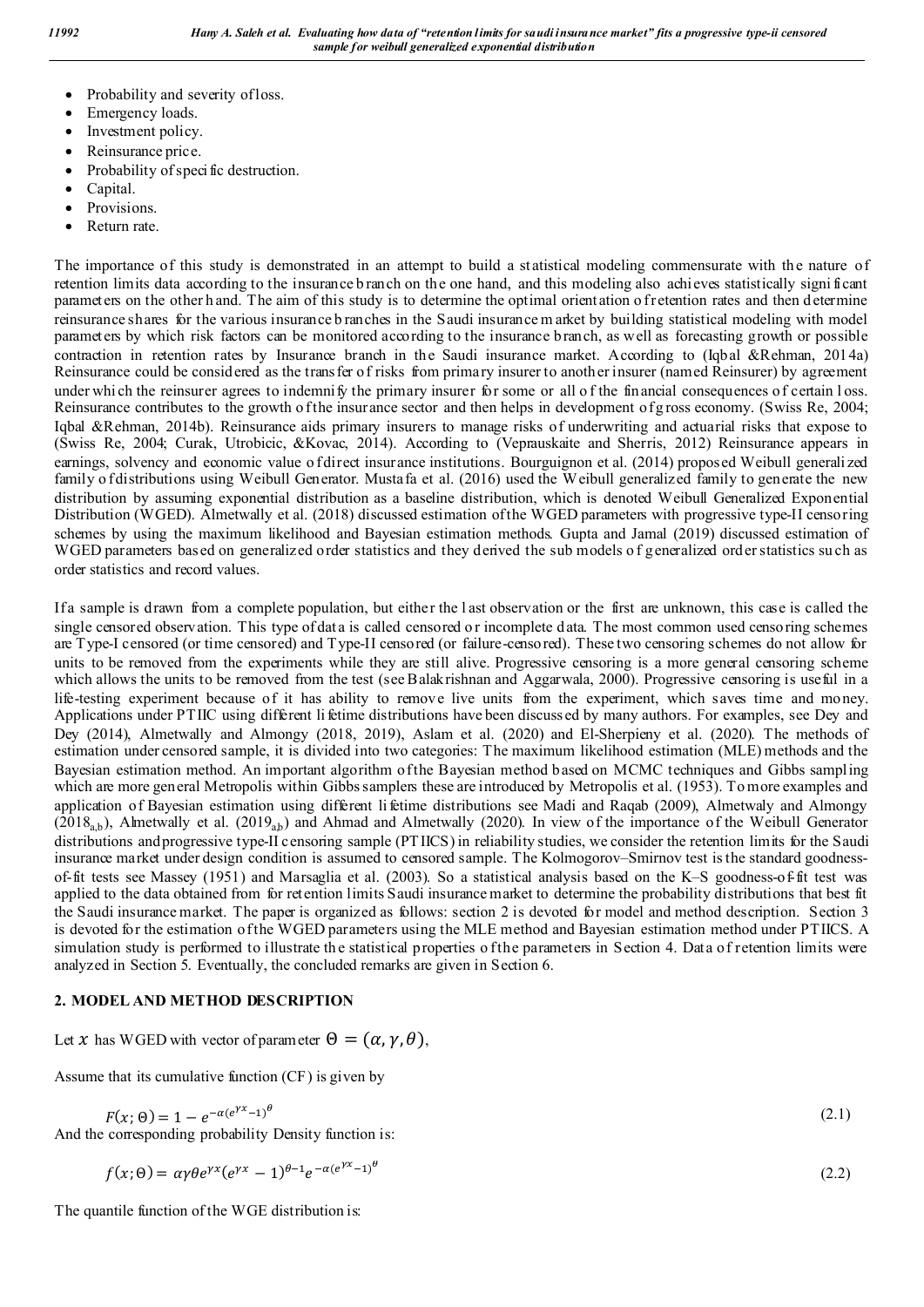$$
x = \frac{1}{\gamma} \ln \left( 1 + \left[ \frac{-1}{\alpha} \ln(1 - u) \right]^{1/\theta} \right). \quad 0 < u < 1 \tag{2.3}
$$

The procedure of the Kolmogorov–Smirnov (KS) test is as follows: Given a sample of n observations,

$$
KS = max|Ec\,(x) - F(x; \Theta)|,
$$

where  $\mathcal{E} c d(x) = \frac{1}{n} \sum_{i=1}^{n} I_{[0,x]}$ ,  $I_{[0,x]}$  is the indicator function and  $F(x; \Theta)$  is CDF of WGED. The P-value can be calculated by P – value  $=$   $\frac{\sqrt{2\pi}}{x} \sum_{k=1}^{\infty} e^{-\pi^2 \frac{(2k-1)^2}{8x^2}}$ , for more information see Marsaglia et al. (2003). If the value of the P-value exceeds the critical value as 0.05, the hypothesis that the observations are from the WGED is accepted. In PTIICS, let's set that  $n$  is independent sorted observations placed on a life testing where  $X_1 < X_2 < \cdots < X_n$  and the progressive censoring scheme $R_i$ ,  $i = 1, 2, ..., m$ . The number of failures m, and removal R are fixed given by experimenter. At the time of the first failure,  $x_1, R_1$  units are randomly removed from the remaining( $n-1$ )surviving items, in the time of the second failure,  $x_2, R_2$ units of the remaining  $n-2-R_1$ units are randomly removed and so on the test continues until the  $m<sup>th</sup>$  failure at which time, all the remaining  $n - m - R_1 - R_2 - \cdots - R_{m-1}$  units are removed. The data from PTIICS is as follows  $X_{1:m:n} < X_{2:m:n} < \cdots < X_{m:m:n}$ .

We can write the likelihood function under PTIICS as follows:

$$
L \left( x_{i:m:n}, \Theta \right) = A \left( \prod_{i=1}^{m} f(x_{i:m:n}, \Theta) \right) \left( \prod_{i=1}^{m} \left( 1 - F(x_{i:m:n}, \Theta) \right)^{R_i} \right) \tag{2.4}
$$

Where  $\vec{A}$  is a constant which does not depend on the parameters.

#### **3. THE MLE AND BAYESIAN ESTIMATION METHOD UNDER PTIICS**

This section deals with MLE and Bayesian methods of the parameters WGED based on the PTIICS data.

#### **3.1. MLE Method**

By Eq. (2.4), the likelihood function for WGED based on PTIICS can be written as

$$
L(\Theta) = A(\alpha \gamma \theta)^m e^{\gamma \sum_{i=1}^m x_{i:m:n}} e^{-\alpha \sum_{i=1}^m (e^{\gamma x_{i:m:n}} - 1)^\theta} \prod_{i=1}^m \left[ (e^{\gamma x_{i:m:n}} - 1)^{\theta - 1} \left( e^{-\alpha (e^{\gamma x_{i:m:n}} - 1)^\theta} \right)^{R_i} \right].
$$
 (3.1)

The natural logarithm of the likelihood function equation can be obtained as follows:

$$
\ln L(\theta) = \ln A + m \ln(\alpha \gamma \theta) + \gamma \sum_{i=1}^{m} x_{i:m:n} + (\theta - 1) \sum_{i=1}^{m} \ln(e^{\gamma x_{i:m:n}} - 1) - \alpha \sum_{i=1}^{m} (e^{\gamma x_{i:m:n}} - 1)^{\theta} - \alpha \sum_{i=1}^{m} R_i (e^{\gamma x_{i:m:n}} - 1)^{\theta}.
$$
 (3.2)

Let  $l(\Theta) = \ln L_1(x_i, m, \Theta)$ . The partial derivatives with respect to the unknown parameters of Eq. (3.2) are given as follows:

$$
\frac{\partial \ln L}{\partial \alpha} = \frac{m}{\alpha} - \sum_{i=1}^{m} (e^{\gamma x_{i:m:n}} - 1)^{\theta} - \sum_{i=1}^{m} R_i (e^{\gamma x_{i:m:n}} - 1)^{\theta},\tag{3.3}
$$

$$
\frac{\partial \ln L}{\partial \gamma} = \frac{m}{\gamma} + \sum_{i=1}^{m} x_{i:m:n} + (\theta - 1) \sum_{i=1}^{m} \frac{x_i e^{\gamma x_{i:m:n}}}{(e^{\gamma x_{i-1}})} - \theta \alpha \sum_{i=1}^{m} x_{i:m:n} e^{\gamma x_{i:m:n}} (e^{\gamma x_{i:m:n}} - 1)^{\theta - 1} - \theta \alpha \sum_{i=1}^{m} R_i x_{i:m:n} e^{\gamma x_{i:m:n}} (e^{\gamma x_{i:m:n}} - 1)^{\theta - 1}
$$
\n(3.4)

and

$$
\frac{\partial \ln L}{\partial \theta} = \frac{m}{\theta} + \sum_{i=1}^{m} \ln(e^{\gamma x_i \cdot m \cdot n} - 1) - \alpha \sum_{i=1}^{m} (e^{\gamma x_i \cdot m \cdot n} - 1)^{\theta} \ln(e^{\gamma x_i \cdot m \cdot n} - 1) - \alpha \sum_{i=1}^{m} R_i (e^{\gamma x_i \cdot m \cdot n} - 1)^{\theta} \ln(e^{\gamma x_i \cdot m \cdot n} - 1).
$$
(3.5)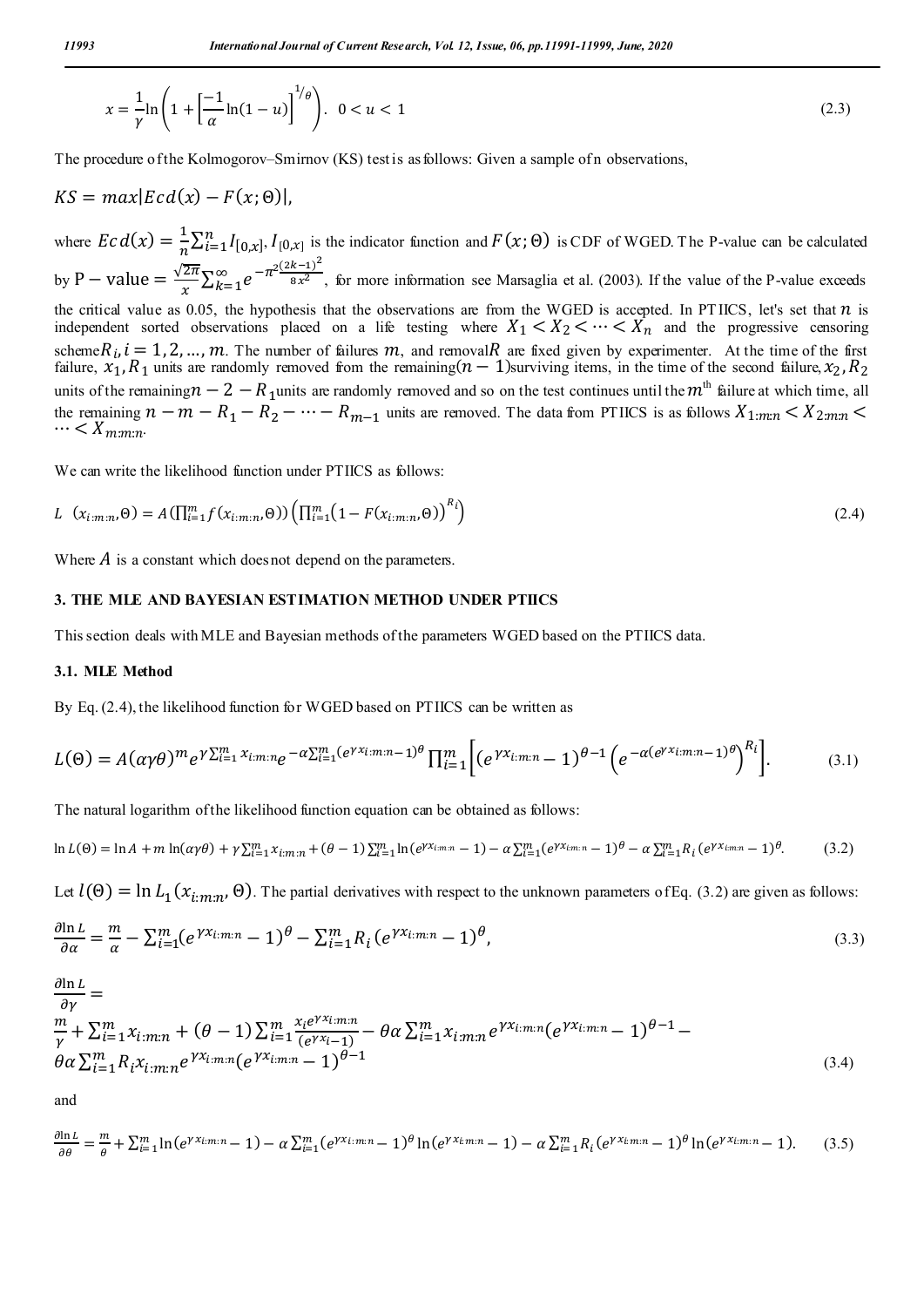The MLE of  $\widehat{\Theta}$  for the WGED parameters are the solution of non-linear equations after setting them equal zero, as known. Such as, these equations are very di fficult to be solved, so, we will use nonlinear optimization algorithm as Newton–Raphson m ethod are used.

# **3.2. Bayesian Estimation Method**

In this section, we consider the Bayesi an estimation to estimate the parameters of WGED based on PT IICS under the assumption that the random variables  $\Theta = (\alpha, \gamma, \theta)$  have an independent gamma prior distributions. Assumed that  $\alpha \sim \text{Gamma}(a_1, b_1)$ ,  $\gamma \sim \text{Gamma}(a_2, b_2)$  and  $\theta \sim \text{Gamma}(a_3, b_3)$  then, the joint prior density of  $\alpha$ .  $\gamma$  and  $\theta$  can be written as

$$
\pi(\Theta) \propto \alpha^{a_1 - 1} e^{-\alpha b_1} \gamma^{a_2 - 1} e^{-\gamma b_2} \theta^{a_3 - 1} e^{-\theta b_3},\tag{3.6}
$$

The posterior likelihood can be represented to be proportional to the product of likelihood Eq. (3.1) and the joint prior's densities Eq. (4.1). That is,

$$
\Pi(\Theta | x_{i:m:n}) \propto L(x_{i:m:n} | \Theta) \pi(\Theta)
$$

Then, the joint posterior density of  $\Theta$  is

$$
\prod_{m}(\Theta|x_{i:m:n}) \propto \alpha^{m+a_1-1}e^{-\alpha b_1} \gamma^{m+a_2-1}e^{-\gamma b_2} \theta^{m+a_3-1}e^{-\theta b_3} e^{\gamma \sum_{i=1}^{m} x_{i:m:n}} e^{-\alpha \sum_{i=1}^{m} (e^{\gamma x_{i:m:n}}-1)^{\theta}} \\
\prod_{i=1}^{m} \left[ (e^{\gamma x_{i:m:n}}-1)^{\theta-1} \left( e^{-\alpha (e^{\gamma x_{i:m:n}}-1)} \right)^{\theta} \right],
$$
\n(3.7)

Squared error (SE) loss function: The main symmetric loss function is the SE loss function that defined by  $\ell(\tilde{\Theta},\Theta)$  =  $(\widetilde{\Theta} - \Theta)^2$ . Bayes rule leads to the estimator  $\Theta$  which is called Bayes estimator, if the SE loss function is applied. The usual estimator of the parameters under the SE loss function is the posterior mean. Therefore, the Bayesian estimators of the parameters Θunder SE, sayΘ are obtained, as, posterior mean as follows:

$$
\widetilde{\alpha} = \int_0^{\infty} \alpha \Pi(\Theta | x_{i:m:n}) d\alpha, \widetilde{\gamma} = \int_0^{\infty} \gamma \Pi(\Theta | x_{i:m:n}) d\gamma, \widetilde{\theta} = \int_0^{\infty} \theta \Pi(\Theta | x_{i:m:n}) d\theta
$$

These integrals are very hard to be solved analytically, so the MCMC approach will be used. An important sub-class of the MCMC techniques is Gibbs sampling and more general Metropolis within Gibbs samplers. Metropolis et al. (1953) and Hasti ngs (1970) were first introduced this algorithm. The Metropolis-Hastings (MH) algorithm together with the Gibbs sampling are the two most popular two examples of a MCMC method. It's similar to acceptance-rejection sampling, the MH algorithm consider that, to each iteration of the algorithm, a candidate value can be generated from a proposal distributions. The MH algorithm generates a sequence of draws from WGED under PT IICS as follows:

Start with any initial values 
$$
(\Theta_l^{(0)})
$$
;  $\Theta = (\alpha, \gamma, \theta)$ ;  $l = 1, 2, 3$  satisfying  $\pi(\Theta_l^{(0)}) > 0$ .

Using the initial value, sample a candidate point  $(\Theta^*)$  from proposal  $q(\Theta^*)$ . For  $t = 0$  to  $N$  (a huge number 10,000, for example)

Given the candidate point  $(\Theta^*)$ , calculate the acceptance probability

$$
A_{l} = \min\left(1, \frac{L_{1}(\Theta_{l}^{*} | x) \pi(\Theta_{l}^{*})}{L_{1}(x | \Theta_{l}) \pi(\Theta_{l})} \frac{q(\Theta_{l})}{q(\Theta_{l}^{*})}\right); l = 1, 2, 3
$$

Draw a value o f *u* from the uniform (0,1)distribution, \*  $\langle t+1 \rangle$  |  $\cup_l$  |  $\langle t \rangle$  |  $\langle u \rangle$  |  $\langle u \rangle$  $l = \log t$  $\iota$  *l*  $\iota$  *l*  $\iota$  *l*  $\iota$ *if*  $u \leq A$ *if*  $u \leq A$  $\left\{ \begin{array}{c} |c_{n+1}\rangle \end{array} \right. \quad \left\{ \begin{array}{c} \Theta^*_l \quad \text{if} \quad u \leq \end{array} \right.$  $\Theta_l^{(l+1)} = \begin{cases} -l & \text{if } l \\ \Theta_l^{(l)} & \text{if } u \leq A_l \end{cases}.$ 

Repeat steps 2-5  $t+1$  times until we get N draws.

The Bayes estimate of  $\Theta$ <sub>l</sub>, with respect to squared errorloss function is  $\left(\Theta_{l}^{\left\langle t-1\right\rangle }\right)$ 1  $\sum_{l}^{N}\left(\Theta_{l}^{\left\langle t-1\right\rangle }\right)_{l}$  $\sum_{t=1}$  *N* H  $\equiv$  $\Theta$  $\sum \frac{\left(\begin{array}{cc} l & l \end{array}\right)_{t}}{N}$ . Repeat this steps  $l$  to get Bayesian estimate of  $\Theta_l$ .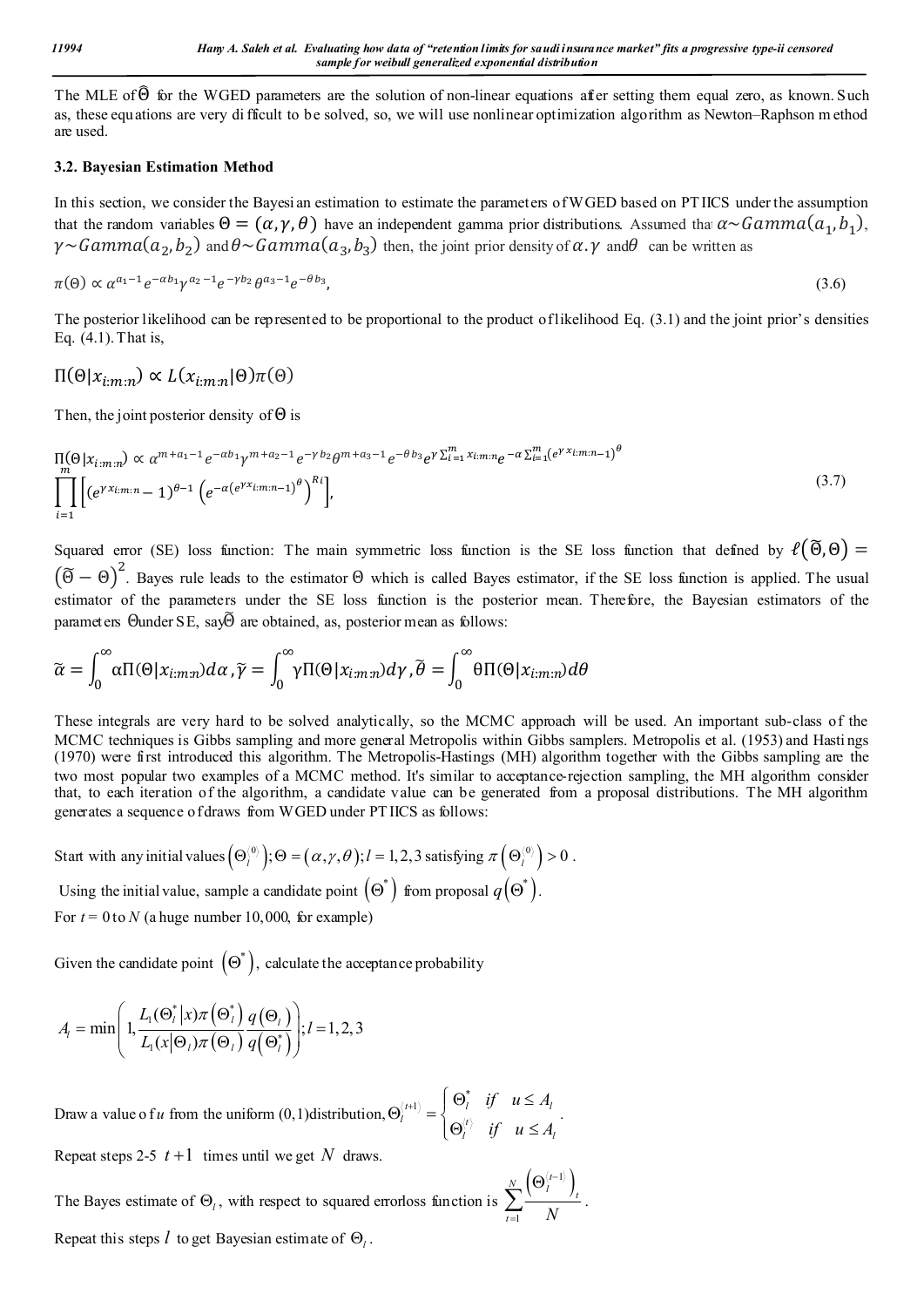#### **4. SIMULATION STUDYN**

In this section; Monte Carlo simulation is done for comp arison between maximum likelihood and B ayesian estimation methods under censoring scheme, for estimating parameters of WGED in life time by R programme. Monte Carlo experiments were carried out based on the following data- generated from WGED, where xare distributed as WGED for different shape parameters:

Case-I:  $(\alpha = 4; \gamma = 2; \theta = 3.5)$ , case-II:  $(\alpha = 0.5; \gamma = 1.2; \theta = 1.5)$ .

For different sample size  $n = 50,100$  and 200, different censored sample sizes *m* as 30, 40; 70, 80, 90; 150, 165, 175, 185 and set of different samples schemes, where

- Complete:  $R_1 = R_2 = \dots = R_{m-1} = 0$ , and  $R_m = 0$ . It is complete scheme
- Scheme I:  $R_1 = R_2 = \cdots = R_{m-1} = 0$ , and  $R_m = n m$ . It is type-II scheme
- Scheme II:  $R_1 = n m$  and  $R_2 = R_3 = \cdots = R_{m-1} = 0$ .

We could define the best scheme as the scheme, which, it has minimizes the mean squared error ( $MSE(\Theta)$ ) and bias of estimation. The CI of MLE and Bayesian estimation.

The simulation outcomes are recorded in Tables 4 and 5, Appendix I. The following concluding remakes are noticed based on these tables as follows

- As *m* increases and for fixed values of *n*, the Bias and MSE associated with the parameter estimates decrease for both methods of estimation.
- For fixed values of *m* the Bias and MSE associated with the parameter estimates decrease for both methods of estimation as *n* increases.
- In approximately most of situations, we notice that the measures of Bayesian estimates are preferable than the m easures of MLE estimates.

#### **5. APPLYING WITH REAL INSURANCE DATA:**

We will use retention limits data according to the insurance activity of the Saudi insurance market (2018) to present the numerical results of the parameter estimation of WGED under ATIIP. These data are as follow:

**Table 1:** Retention limits percentages by insurance activity for Saudi insurance market (2018)

| Insurance branch                              | Retention Limit (%) |
|-----------------------------------------------|---------------------|
| Accident and liabilities insurance and others | 47                  |
| Vehicle insurance                             | 94                  |
| Property and fire insurance                   | 18.5                |
| Marine insurance                              | 28.5                |
| Aviation insurance                            | 3.6                 |
| Energy insurance                              | 0.7                 |
| Engineering insurance                         | 17.1                |
| Health insurance                              | 97.2                |
| Protection and savings                        |                     |

We computed the KS distance between the fitted and the empirical distribution functions for the data is 0.1351 and the corresponding p-value is 0.9886. In the following Figure (1) are discussed plot of max distance between two ecdf curves, histogram, PP-plot and QQ-plot for WGED. Therefore, it indicates that WGED can be fitted to the insurance data set.

Table 2-a: Estimation of coefficient and stander error for Complete for insurance data

|          | MLE.     |             | Bayesian |        |  |  |
|----------|----------|-------------|----------|--------|--|--|
|          | Estimate | <b>St.E</b> | Estimate | St.E   |  |  |
| $\alpha$ | 0.4040   | 0.3922      | 0.5831   | 0.3205 |  |  |
|          | 0.0357   | 0.03349     | 0.03315  | 0.0183 |  |  |
| Ĥ        | 0.5416   | 0.29707     | 0.54197  | 0.1990 |  |  |

Using the estimated model parameters under the complete sample, some probabilities can be calculated. For example, a researcher wants to know what the probability of the retention rate for accidents is? The probabilities related to these different cases are calculated for the retention rate by activity type in insurance data of the Saudi insurance market. The prediction of this probabilities is reported in Table 2-b.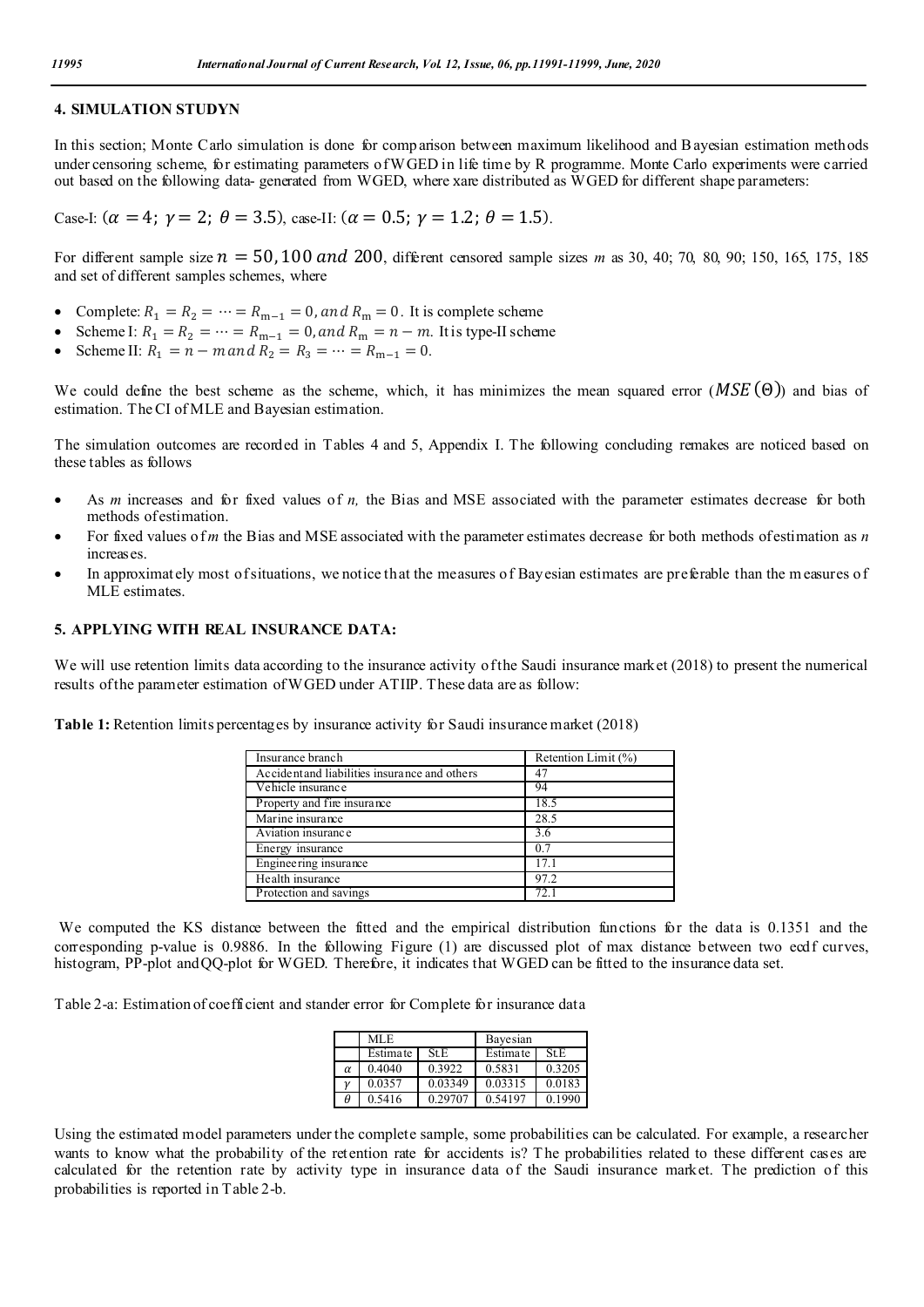

**Figure 1. Plot of max distance between two ecdf curves, histogram, PP-plot and QQ-plot.**

|      | <b>MLE</b>             |                         |        | Bayesian               |                         |             |  |  |
|------|------------------------|-------------------------|--------|------------------------|-------------------------|-------------|--|--|
| X    | $P(x_{i-1} < X < x_i)$ | $\overline{P(X > x_i)}$ | Risk   | $P(x_{i-1} < X < x_i)$ | $\overline{P(X > x_i)}$ | <b>Risk</b> |  |  |
| 0.7  | 0.0537                 | 0.9463                  | 0.0432 | 0.0735                 | 0.9265                  | 0.0598      |  |  |
| 3.6  | 0.0751                 | 0.8713                  | 0.0221 | 0.0999                 | 0.8267                  | 0.0304      |  |  |
| 17.1 | 0.1792                 | 0.6921                  | 0.0156 | 0.2222                 | 0.6044                  | 0.0209      |  |  |
| 18.5 | 0.0149                 | 0.6771                  | 0.0156 | 0.0174                 | 0.5870                  | 0.0209      |  |  |
| 28.5 | 0.1002                 | 0.5769                  | 0.0167 | 0.1123                 | 0.4747                  | 0.0219      |  |  |
| 47   | 0.1690                 | 0.4079                  | 0.0213 | 0.1715                 | 0.3032                  | 0.0272      |  |  |
| 72.1 | 0.1980                 | 0.2100                  | 0.0327 | 0.1707                 | 0.1324                  | 0.0400      |  |  |
| 94   | 0.1229                 | 0.0871                  | 0.0489 | 0.0865                 | 0.0460                  | 0.0579      |  |  |
| 97.2 | 0.0130                 | 0.0741                  | 0.0519 | 0.0080                 | 0.0380                  | 0.0612      |  |  |

The data under progressive censoring when m=7 and R is 1, 0, 1, 0\*4. The  $x_{i:m:n}$  is 0.7, 3.6, 17.1, 28.5, 47.0, 72.1, 94.0. The time of adaptive model is 50. By using KS test and MLE estimate the distance of KS test is 0.1612 and the P-value is 0.9453.

**Table 3-a: Estimation and stander error for WGED based on PTIICS for insurance data**

|          | <b>MLE</b> |             | Bavesian                |         |  |  |
|----------|------------|-------------|-------------------------|---------|--|--|
|          | Estimate   | <b>St.E</b> | <b>St.E</b><br>Estimate |         |  |  |
| $\alpha$ | 0.3693     | 0.3852      | 0.52416                 | 0.37966 |  |  |
|          | 0.0407     | 0.0407      | 0.05310                 | 0.03861 |  |  |
|          | 0.5313     | 0.3130      | 0.4985                  | 0.2515  |  |  |

#### **Table 3-b: Possibilities for change and risk factors**

|      | <b>MLE</b>             |              |        | Bayesian               |              |        |  |  |
|------|------------------------|--------------|--------|------------------------|--------------|--------|--|--|
| V    | $P(x_{i-1} < X < x_i)$ | $P(X > x_i)$ | Risk   | $P(x_{i-1} < X < x_i)$ | $P(X > x_i)$ | Risk   |  |  |
| 0.7  | 0.0546                 | 0.9454       | 0.0433 | 0.0974                 | 0.9026       | 0.0744 |  |  |
| 3.6  | 0.0747                 | 0.8707       | 0.0220 | 0.1168                 | 0.7857       | 0.0367 |  |  |
| 17.1 | 0.1802                 | 0.6905       | 0.0160 | 0.2569                 | 0.5288       | 0.0283 |  |  |
| 18.5 | 0.0153                 | 0.6751       | 0.0161 | 0.0206                 | 0.5081       | 0.0286 |  |  |
| 28.5 | 0.1040                 | 0.5712       | 0.0176 | 0.1346                 | 0.3736       | 0.0334 |  |  |
| 47   | 0.1795                 | 0.3917       | 0.0238 | 0.1985                 | 0.1751       | 0.0503 |  |  |
| 72.1 | 0.2100                 | 0.1817       | 0.0390 | 0.1448                 | 0.0303       | 0.0946 |  |  |
| 94   | 0.1200                 | 0.0616       | 0.0616 | 0.0285                 | 0.0019       | 0.1676 |  |  |
| 97.2 | 0.0114                 | 0.0503       | 0.0659 | 0.0008                 | 0.0011       | 0.1823 |  |  |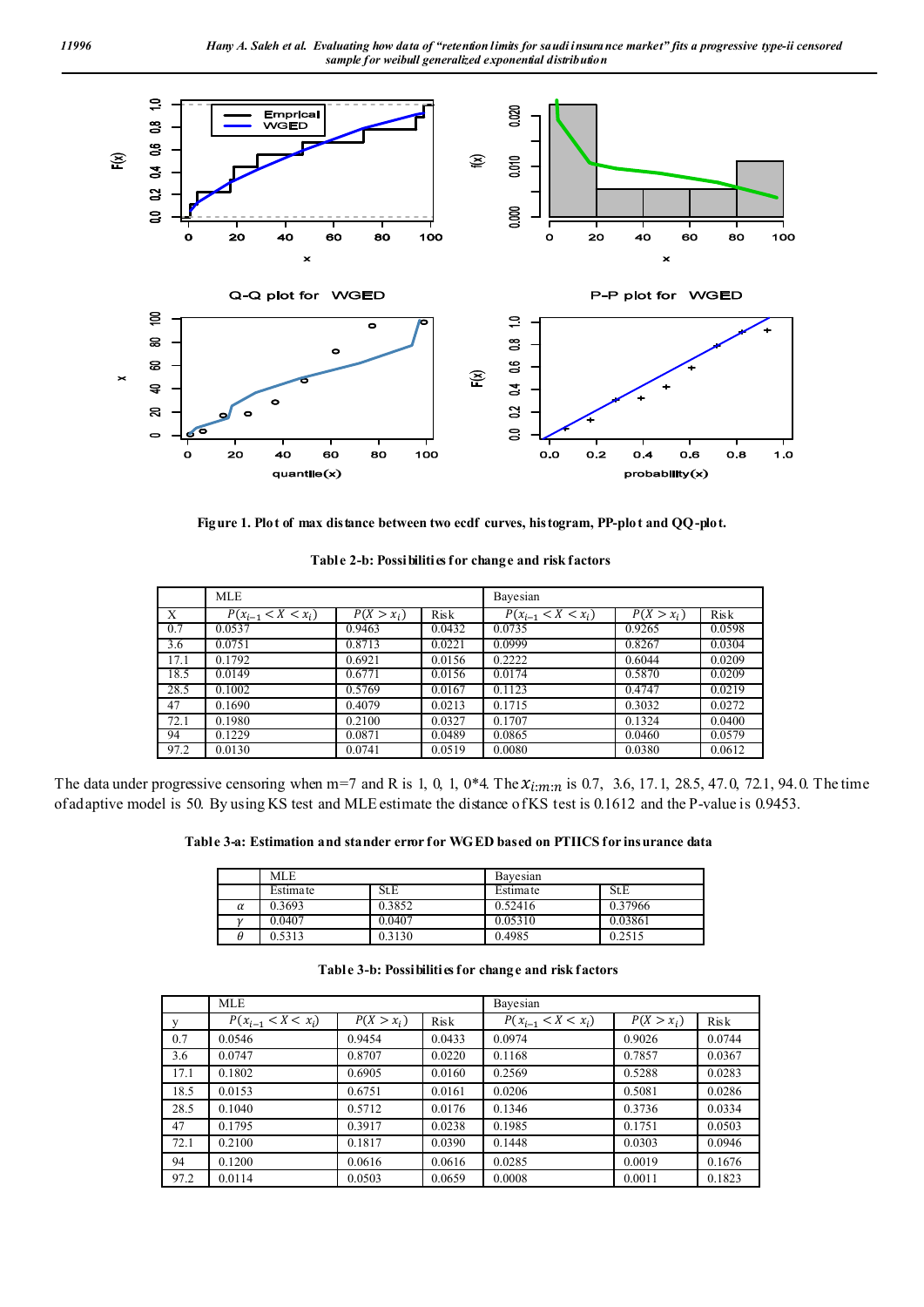### **4. CONCLUSION AND RECOMMENDATION**

In this paper, to evaluate how data of retention limits according to the insurance activity of the Saudi insurance market can be modelled, we discussed MLE and Bayesian estimation to estimate parameters problem ofthe WGED based on PT IICS. We used Bayesian estimation under square error loss function to estimate the unknown parameters for WGED under the assumption of independent gamma priors. The performance of the different estimator's optimal censoring schemes is compared based on simulation study to determine the optimal censoring schemes by using MSE and the bias. It is noticeable that the Bayesian estimation is better and more efficient than the MLE estimation. The application study shows that data of retention limits by activity for Saudi insurance market are fitting to the model and how the schemes work in practice. According to both MLE and Bayesian, the results reveal an increase in the risk factors for instability in the retention rates with the most extreme values, whether the rate is more extreme, increased or decreased. Represented in branches; Health insurance, Energy insurance, Vehicle insurance, Protection and savings. The results also reflect the expectation of an increase in the rate of retention for branches; Energy insurance and Aviation insurance. Also, the results indicate that most of the insurance branches whose retention rate is expected to decrease are Health insurance followed by Vehicle insurance. Effective reinsurance implementation ensures that the Direct Insurance Institute has a balanced financial performance and ensures a stable profitability level. This stems from the premise ofthe role of the reinsurance program in reducing underwriting risks, as well as in the face of fluctuations in loss rates, therefore, the most important recommendation that is the focus of this study is building an ideal reinsurance program means a success ful "financial performance" of the insurance branch.

**ACKNOWLEDGEMENTS:** We Also T hank Anonymous For Their Encouragement And Support.

**COMPETING INTERESTS:** The Authors Declare That They Have No Known Competing Financial Interests Or Personal Relationships That Could Have Appeared T o Influence T he Work Reported In This Paper.

## **AUTHORS' CONTRIBUTIONS**

'Author A' designed the study, wrote the protocol, managed the literature searches, and wrote the first draft of the manuscript. 'Author B' and 'Author C' performed the statistical analysis. All authors managed the analyses of the study & read and approved the final manuscript.

# **REFERENCES**

- Ahmad, H. H. & Almetwally, E. 2020. Marshall-Olkin Generalized Pareto Distribution: Bayesian and Non Bayesian Estimation. Pakistan Journal of Statistics and Operation Research, 16 1, 21-33.
- Almetwally, E. M., &Almongy, H. M., 2018. Estimation of the Marshall–Olkin Extended Weibull Distribution Parameters under Adaptive Censoring Schemes. International Journal of Mathematical Archive, 9 9 , 95-102.
- Almetwally, E. M., Almongy, H. M., & El sayed Mubarak, A. 2018 . Bayesian and Maximum Likelihood Estimation for the Weibull Generalized Exponential Distribution Parameters Using Progressive C ensoring Schemes. Pakistan Journal of Statistics and Operation Research, 14 4 , 853-868.
- Almetwally, E. M., Almongy, H. M., &ElSherpieny, E. A. 2019<sub>a</sub>. Adaptive Type-II Progressive Censoring Schemes based on Maximum Product Spacing with Application of Generalized Rayleigh Distribution. Journal of Data Science, 17 4 , 802-831.
- Almetwally, E. M., Almongy, H. M., and Sabry, M. H. 2019 $<sub>h</sub>$ . Bayesian and classical estimation for the Weibull distribution</sub> parameters under progressive Type-II censoring schemes. International Journal of Mathematical Archive, 10 7 , 6-22.
- Almetwally, E. M., and Almongy, H. M. 2019 . Maximum product spacing and Bayesian method for p arameter estimation for generalized power Weibull distribution under censoring scheme. *Journal of Data Science*, 17 2 , 407-444.
- Almetwaly, E. M., &Almonov, H. M., 2018. Bayesian Estimation of the Generalized Power Weibull Distribution Parameters Based On Progressive Censoring Schemes. *International Journal of Mathematical Archive*, 9 6 , 1-8.
- Almetwaly, E. M., &Almongy, H. M. 2018k . Estimation of the Generalized Power Weibull Distribution Parameters Using Progressive Censoring Schemes. *International Journal of Probability and Statistics, 7 2 , 51-61.*
- Aslam, M., Noor, F., & Ali, S. 2020. Shifted Exponential Distribution: Bayesian Estimation, Prediction and Expected T est Time under Progressive Censoring. Journal of T esting and Evaluation, 48 2 , 1576-1593.
- Balakrishnan, N., &Aggarwala, R. 2000 . Progressive censoring: theory, methods, and applications.*Springer Science & Business Media.*
- Bourguignon, M., Silva, R. B., &Cordeiro, G. M. 2014 . The Weibull-G family of probability distributions. Journal of Data Science, 12 1 , 53-68.
- Curak, M., Utrobicic, M., Kovac, D. 2014 , Firm specific characteristics and reinsurance-evidence from Croatian insurance companies. EKON MISAO PRAKSA DBK. GOD, 23 1 , 29-42. Available at http://www.hrcak.srce.hr/file/182444
- Dey, S. and Dey, T. 2014 . Statistical inference for the Rayleigh distribution under progressively Type-II censoring with binomial removal. Applied Mathematical Modelling, 38 3 , 974-982.
- El-Sherpieny, E. S. A., Almetwally, E. M., &Muhammed, H. Z. 2020 . Progressive T ype-II hybrid censored schemes based on maximum product spacing with application to power Lomax distribution. Physica A: Statistical Mechanics and its Applications, 124251, doi.org/10.1016/j.physa.2020.124251.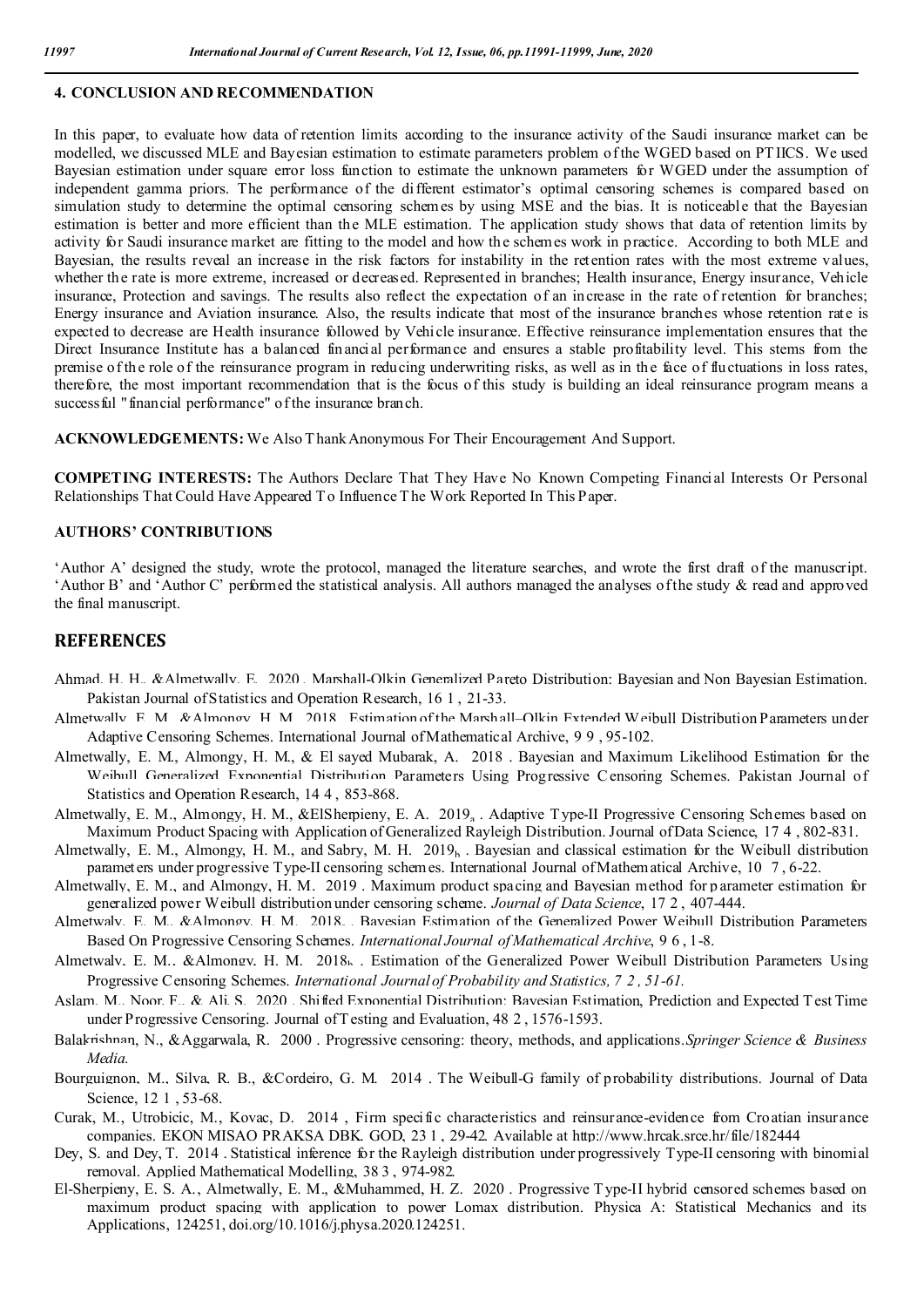- Gupta, N., & Jamal, O. A. 2019. Inference for Weibull generalized exponential distribution based on generalized order statistics. Journal of Applied Mathematics and Computing, 61 1-2 , 573-592.
- Hany A. Saleh, Muhammad Junaid and Kamel Mohamed 2015 . Measuring health care\insurance employees' satisfaction level in Taibah University. Insurance Markets and Companies, 6 2 , 45-57
- Iqbal, H. T., Rehman, M. U. 2014a , Reinsurance analysis with respect to its impact on the performance: Evidence from non-life insurers in Pakistan. The IEB International Journal of Finance, 8, 90-113.
- Iqbal, H. T., Rehman, M. U. 2014b , Empirical analysis of reinsurance utilisation and dependence with respect to its impact on the performance of domestic non-li fe stock insurance comp anies operating in the private sector of Pakistan. International Journal of Financial Services Management, 7 2 , 95-112. DOI: 10.1504/IJFSM.2014.063946.
- Madi, M. Z., &Raqab, M. T., 2009. Bayesian analysis for the exponentiated R ayleigh distribution. Metron Int. J. Statistics, 67, 269-288.
- Marsaglia, G., Tsang, W. W., & Wang, J. 2003 . Evaluating Kolmogorov's distribution. Journal of Statistical Software, 8 18 , 1-4.
- Massey Jr, F. J. 1951. The Kolmogorov-Smirnov test for goodness of fit. Journal of the American statistical Association, 46 253. 68-78.
- Metropolis, N., Rosenbluth, A. W., Rosenbluth, M. N., Teller, A. H., & Teller, E. 1953. Equation of state calculations by fast computing machines. *The journal of chemical physics*, *21* 6 , 1087-1092.
- Mustafa, A., El-Desouky, B. S., & AL-Garash, S. 2016 . Weibull Generalized Exponential Distribution. *arXiv preprint arXiv:1606.07378*.
- Swiss Re. 2004 , Understanding reinsurance: How reinsurance create v alue and manage risk, Economic Research and Consulting, Swiss Reinsurance Company, Mythenquai 50/60.
- Veprauskaite, E., Sherris, M. 2012 , An analysis of reinsurance optimization in life insurance. Working Paper. Available at http://www.ideas.repec.org/p/asb/wpaper/201204.html.

#### APPENDIX

#### **Table 4. Parameter estimation by using MLE and B ayesian method for WGED under PTIICS in case-I and II**

|             |              |     |          | $\alpha = 4; \gamma = 2; \theta = 3.5$ |            |             |            | $\alpha = 0.5; \gamma = 1.2; \theta = 1.5$ |            |             |            |
|-------------|--------------|-----|----------|----------------------------------------|------------|-------------|------------|--------------------------------------------|------------|-------------|------------|
|             |              |     |          | <b>MLE</b>                             |            | Bayesian    |            | <b>MLE</b>                                 |            | Bayesian    |            |
| $\mathbf n$ | scheme       | m   |          | Bias                                   | <b>MSE</b> | <b>Bias</b> | <b>MSE</b> | <b>Bias</b>                                | <b>MSE</b> | <b>Bias</b> | <b>MSE</b> |
|             |              |     | $\alpha$ | 0.081                                  | 0.189      | 0.0719      | 0.1466     | 0.4942                                     | 0.5943     | 0.4568      | 0.4257     |
|             |              | 30  | $\gamma$ | $-0.6865$                              | 0.4983     | $-0.679$    | 0.4849     | $-0.6389$                                  | 0.4828     | $-0.6296$   | 0.4587     |
|             | $\bf I$      |     | θ        | $-0.898$                               | 0.985      | $-0.8917$   | 0.9551     | $-0.2245$                                  | 0.0948     | $-0.2345$   | 0.081      |
|             |              |     | $\alpha$ | 0.0719                                 | 0.1329     | 0.0619      | 0.1092     | 0.4589                                     | 0.4612     | 0.3957      | 0.3524     |
|             |              | 40  | $\gamma$ | $-0.422$                               | 0.197      | $-0.4144$   | 0.1877     | $-0.5062$                                  | 0.2807     | $-0.498$    | 0.2684     |
|             |              |     | $\theta$ | $-0.6731$                              | 0.6307     | $-0.6717$   | 0.596      | $-0.1481$                                  | 0.0569     | $-0.1364$   | 0.0453     |
|             |              |     | $\alpha$ | $-0.0296$                              | 0.4369     | $-0.0046$   | 0.351      | 0.0578                                     | 0.0586     | 0.0798      | 0.0243     |
| 50          |              | 30  | γ        | 0.0451                                 | 0.0604     | 0.0335      | 0.0586     | $-0.0107$                                  | 0.0698     | $-0.0844$   | 0.018      |
|             |              |     | θ        | 0.2741                                 | 0.4071     | 0.2571      | 0.3439     | 0.1462                                     | 0.1563     | 0.1238      | 0.1218     |
|             | $\mathbf{I}$ |     | $\alpha$ | 0.0259                                 | 0.1569     | 0.0013      | 0.264      | 0.0187                                     | 0.0839     | 0.0176      | 0.0169     |
|             |              | 40  | γ        | 0.0187                                 | 0.0589     | 0.0119      | 0.0111     | $-0.0122$                                  | 0.0241     | $-0.0321$   | 0.0152     |
|             |              |     | θ        | 0.165                                  | 0.2136     | 0.1466      | 0.2458     | 0.1295                                     | 0.0981     | 0.1022      | 0.0945     |
|             |              |     | $\alpha$ | $-0.0132$                              | 0.1162     | $-0.0132$   | 0.1052     | 0.0749                                     | 0.1083     | $-0.047$    | 0.0283     |
|             | com plete    | 50  | γ        | 0.0426                                 | 0.0284     | 0.0306      | 0.0103     | 0.0875                                     | 0.1867     | 0.0753      | 0.095      |
|             |              |     | $\theta$ | 0.0862                                 | 0.2031     | 0.0775      | 0.1905     | 0.1046                                     | 0.041      | 0.0665      | 0.0355     |
|             |              | 70  | $\alpha$ | 0.0439                                 | 0.1584     | 0.0251      | 0.0109     | 1.0879                                     | 1.4719     | 1.0416      | 1.2968     |
|             |              |     | $\gamma$ | $-0.6327$                              | 0.4148     | $-0.6292$   | 0.4081     | $-0.7374$                                  | 0.5554     | $-0.7313$   | 0.5509     |
|             |              |     | θ        | $-1.0249$                              | 1.128      | $-1.0162$   | 1.1014     | $-0.2117$                                  | 0.0631     | $-0.2011$   | 0.0562     |
|             |              | 80  | $\alpha$ | 0.0598                                 | 0.1429     | 0.052       | 0.0079     | 0.9185                                     | 1.3903     | 0.9146      | 1.1724     |
|             | I            |     | γ        | $-0.4759$                              | 0.2385     | $-0.4692$   | 0.2299     | $-0.6714$                                  | 0.465      | $-0.6614$   | 0.4583     |
|             |              |     | θ        | $-0.8765$                              | 0.8514     | $-0.8677$   | 0.8182     | $-0.1527$                                  | 0.0389     | $-0.1428$   | 0.0332     |
|             |              |     | $\alpha$ | 0.032                                  | 0.0851     | 0.0305      | 0.0067     | 0.928                                      | 1.1976     | 0.9128      | 1.102      |
|             |              | 90  | γ        | $-0.2733$                              | 0.0829     | $-0.2704$   | 0.0795     | $-0.5251$                                  | 0.2982     | $-0.5117$   | 0.2909     |
|             |              |     | θ        | $-0.5932$                              | 0.4407     | $-0.5885$   | 0.4127     | $-0.0608$                                  | 0.0204     | $-0.0464$   | 0.015      |
|             |              |     | $\alpha$ | 0.0624                                 | 0.1462     | 0.0614      | 0.0566     | 0.1312                                     | 0.1108     | 0.1342      | 0.0992     |
| 100         |              | 70  | $\gamma$ | 0.0163                                 | 0.0061     | 0.0107      | 0.0046     | $-0.0311$                                  | 0.0716     | 0.0042      | 0.0699     |
|             |              |     | $\theta$ | 0.1226                                 | 0.1387     | 0.1054      | 0.1277     | 0.0999                                     | 0.0502     | 0.0863      | 0.0492     |
|             |              |     | $\alpha$ | $-0.0035$                              | 0.1253     | $-0.0251$   | 0.0316     | 0.306                                      | 0.0918     | 0.2571      | 0.0814     |
|             | $\mathbf{I}$ | 80  | $\gamma$ | 0.0118                                 | 0.0057     | 0.011       | 0.0037     | $-0.1375$                                  | 0.0639     | $-0.0922$   | 0.061      |
|             |              |     | θ        | 0.1007                                 | 0.1222     | 0.0924      | 0.0952     | 0.1769                                     | 0.0467     | 0.155       | 0.0386     |
|             |              |     | $\alpha$ | $-0.0023$                              | 0.0843     | 0.0007      | 0.03       | 0.2108                                     | 0.0823     | 0.0675      | 0.071      |
|             |              | 90  | γ        | 0.009                                  | 0.0046     | 0.0029      | 0.0032     | 0.0538                                     | 0.0611     | 0.0303      | 0.0578     |
|             |              |     | $\theta$ | 0.0739                                 | 0.118      | 0.0538      | 0.0876     | 0.1005                                     | 0.0409     | 0.0602      | 0.0274     |
|             |              |     | $\alpha$ | $-0.0081$                              | 0.0791     | $-0.008$    | 0.0155     | $-0.1418$                                  | 0.0325     | $-0.0869$   | 0.027      |
|             | com plete    | 100 | γ        | 0.0089                                 | 0.0042     | 0.0063      | 0.0028     | 0.0288                                     | 0.0165     | 0.0216      | 0.0124     |
|             |              |     | $\theta$ | 0.0509                                 | 0.0936     | 0.0395      | 0.0775     | $-0.0512$                                  | 0.0213     | $-0.0454$   | 0.0167     |